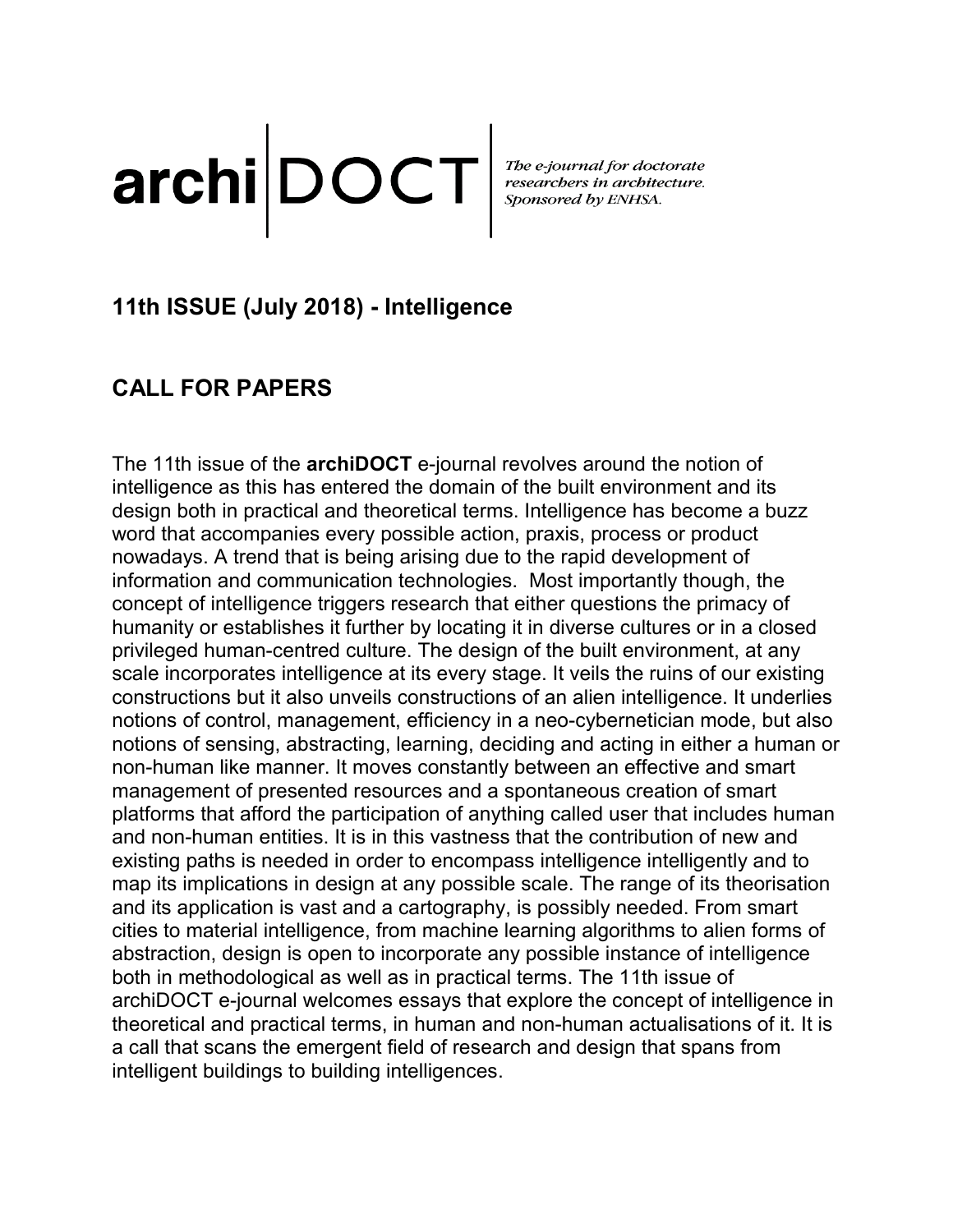This **archiDOCT** issue invites doctoral research essays focusing on any field related to architecture where intelligence is mobilised at any scale and stage of its theorisation and actualisation. Authors are encouraged to construct arguments for or against any idea of intelligence in general and in design in particular. This emergent field requires a provisional cognitive mapping that this issue is hoping to construct.

### **Guest editors:**

Editors: Emmanouil Zaroukas

Leicester School of Architecture, De Montfort University.

The Bartlett School of Architecture, University College London

### **Important dates**

Submission deadline (full papers): 30 April 2018 Review period: 01 May - 15 May 2018 Revision period: 16 May 2018 - 31 May 2018 Follow-up review: 01 June - 08 June 2018 Final revision: 09 June- 22 June 2018 Publication date: 01 July 2018

### **Submission policy**

ArchiDOCT is published two times a year, in July and January. The official language of the journal is English. Submitted manuscripts for review should not exceed 4500 words, including abstracts, references and image captions. The referring system will be the Harvard System. Text should be saved in a Microsoft Word or RTF file, while the supporting visual material (images, diagrams, sketches, tables and so on) should be sent as TIFF files with a resolution of at least 300 dpi. All visual material should be clearly indicated and numbered in the text, along with the respective image captions and credits. Additionally, all manuscripts should be submitted in A4 "camera-ready" .pdf format that gives an idea of how a finalized version looks like.

Archidoct only accepts manuscripts from PhD students. In order for an article submission to be considered for publication, the student must be a registered and active member of the ENHSA Observatory (www.enhsa.net/main/observatory), a PhD research portal created to facilitate communication and meaningful information